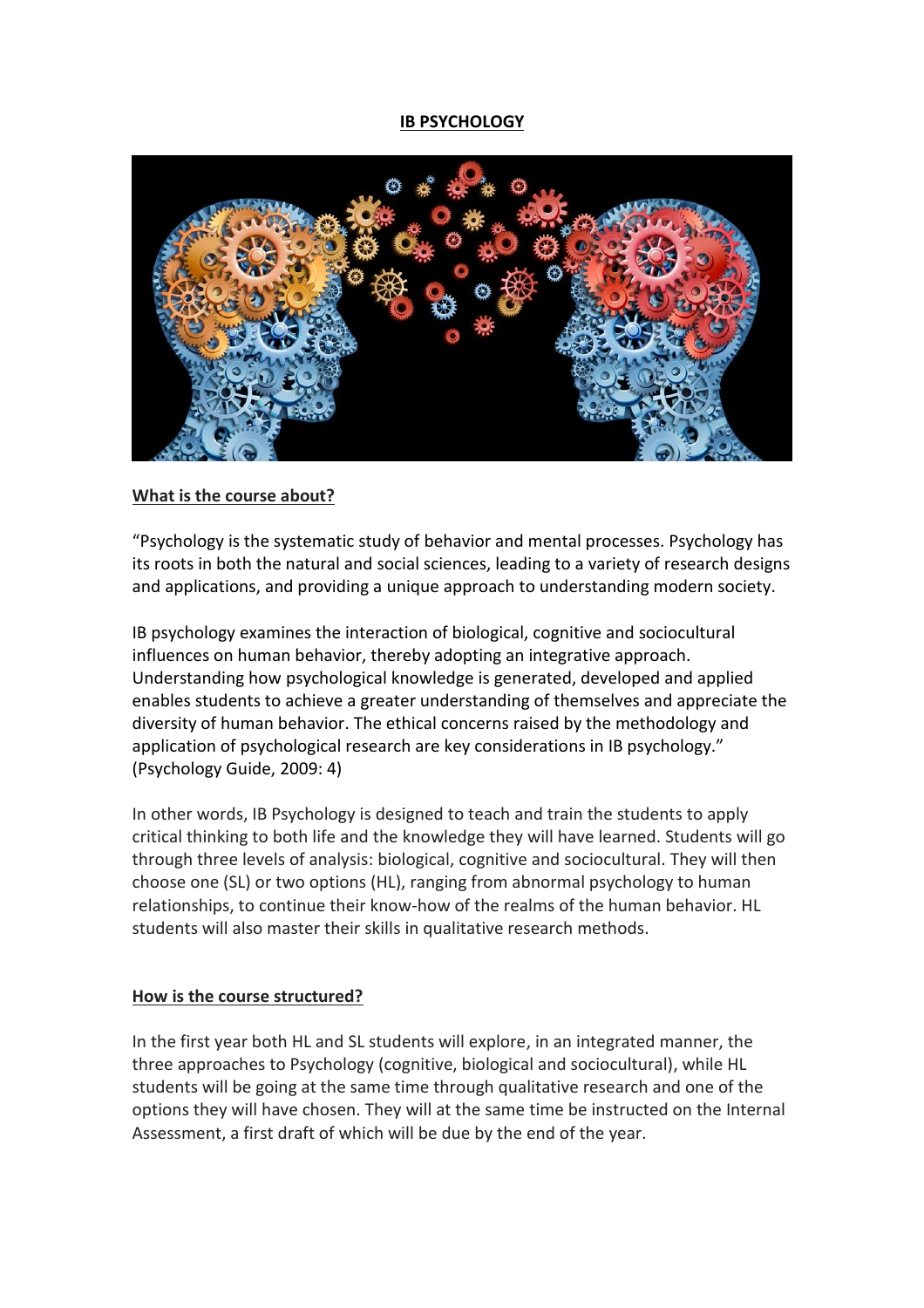In the beginning of the second year, SL students will have finished the sociocultural approach and they start the chosen option. HL students will be finishing their option and sharpening knowledge on qualitative research. By second term there is going to be plenty of time to revise all the material.

# **Are there any requirements?**

No prior knowledge is required. It tends to be easier for students who have done biology but it is not a requirement. The assessment is essay-based, so if you have no trouble putting your thoughts in writing you should enjoy psychology. However, you do have to show strong command of the language in order to pass the final exam.

## **What distinguishes this course from others**

The psychology teacher, apart from giving you the ropes and knowledge that you will need to pass the IB exam, will coach you into becoming a researcher not only of science but of life itself.

You will be understanding how do people function in the world that we live in, both through knowledge of research in Psychology and by putting those ideas and theories into practice.

### **What materials will I need?**

No materials are needed since the School will provide them to you.

### **What will I learn?**

The key theme not only in this course but in Psychology in general is behavior. Your behavior and the behavior of the ones who surround you. You will learn to analyze and understand the human behavior, without ignoring that of animals.

You will be instructed in analytic skills, critical thinking and, as a whole, to see the world (and yourself) in perspective.

There is actually a lot of material to learn, but we will tackle it in an interactive and practical manner.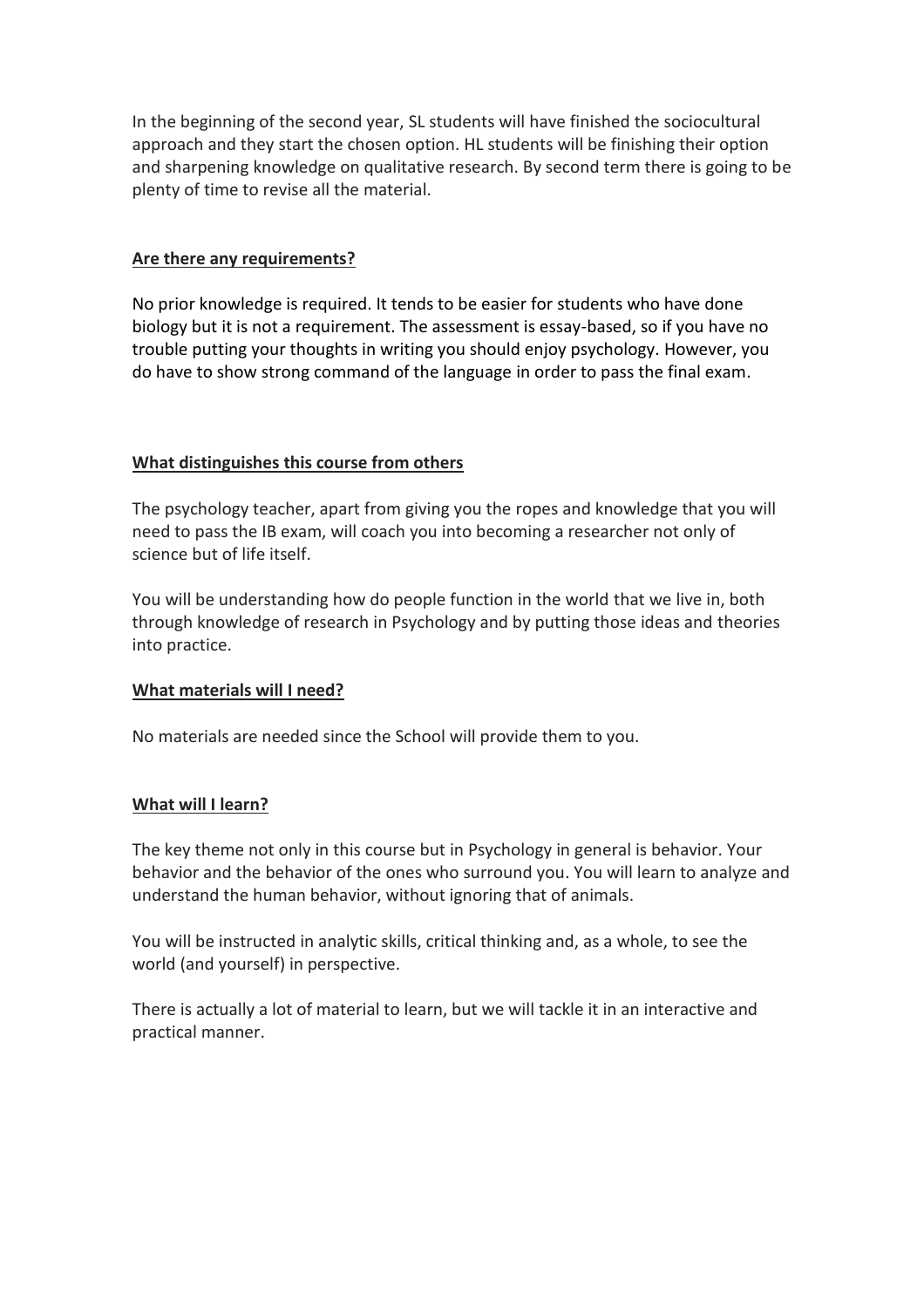### **How is the course assessed?**

There is an end of the year exam, which will cover paper 1 for SL and both paper 1 and 2 for HL. By the end of first year students will have started to work on their Internal Assessments, which are based on a replication of a scientific experiment.

In the second year students have finished their Internal Assessment and they write a mock exam which will prepare them for the IB exams.

# **In what ways does the psychology syllabus promote the attributes of the IB learner profile?**

The Psychology student will leave IB a new, internationally minded person, a responsible member of the society, thanks to developing the following attributes:

- 1. The *inquirer* attribute is reflected in their topic of choice for the IA and, eventually, the EE. Moreover, students will strengthen their curiosity about the questions that shape our world, through the eyes of Psychology.
- 2. The *knowledgeable* attribute is developed with their delving deeply into the understanding of human behavior not only through different approaches but also through different cultures and ages.
- 3. The *thinkers* attribute is developed by training the student's critical thinking skills to understanding behavior and to apply their knowledge to real life.
- 4. The *communicator* attribute is developed by interactive activities all course long that will challenge the student's ability to express his/her ideas and beliefs to the group and accept and understand those of the others.
- 5. The *principled* attribute is achieved by the students' ability to express their own opinions and understandings in an ethical and honest manner.
- 6. The *open-minded* attribute is developed by students learning to understand and observe human behavior through different lenses, aside from their own point of view.
- 7. The *caring* attribute is reflected in the students being involved in a range of CAS projects.
- 8. The *risk takers* attribute is reflected in the students' engagement with several research projects on human behavior.
- 9. The *balanced* attribute is developed through the three approaches in Psychology that the students will learn and the options that they will choose.
- 10. The *reflective* attribute must be the ultimate achievement in the Psychology course. The students will learn to reflect on their own strengths and weaknesses to reach their life goals.